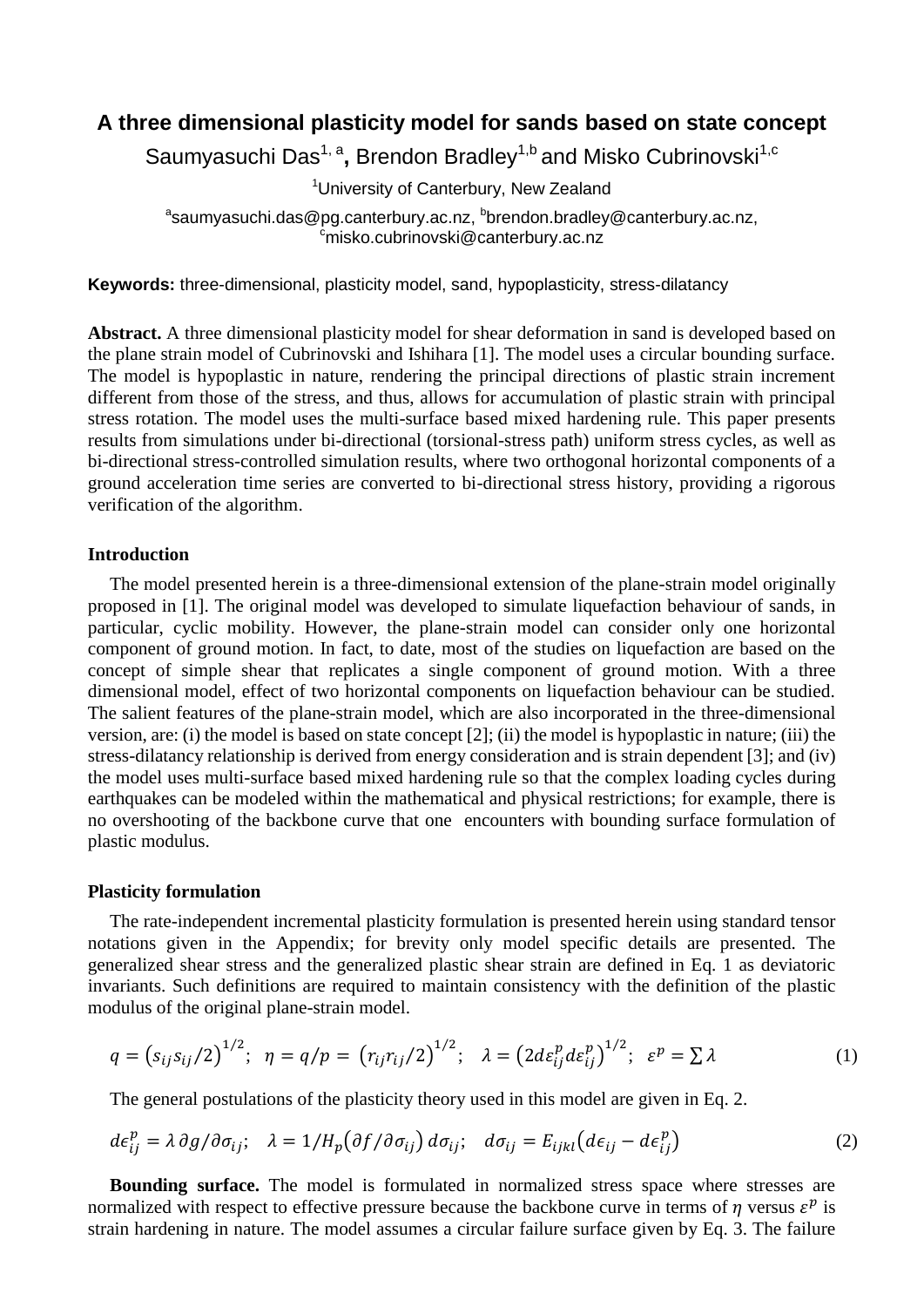surface is actually a bounding surface [4] because the plastic modulus becomes zero when stress state lies on it.

$$
F(r_{ij}) = \sqrt{(r_{ij} - a_{ij})(r_{ij} - a_{ij})/2} - \eta_{max} = 0
$$
\n(3)

The failure surface can be considered either of  $J_2$  type or a special case of the general type  $F(J_2, J_3) = 0$  where  $J_3 = 0$  that occurs when the b value is 0.5. In the majority of seismic response analysis, models are subjected to simple shear, where shear stresses develop solely due to tractions or transverse shears from bi-directional horizontal components of ground motions. Hence, even if the failure surface incorporates the effect of b value via  $J_3$ , during simulations, the failure surface reduces to the  $J_2$  form. Eq. 3 maintains consistency of the b value with the original plane-strain model.

**Inherent anisotropy.** The parameter  $a_{ij}$  is mathematically the same as the deviatoric back-stress tensor. It incorporates the effect of inherent anisotropy on strength in a limited manner. Sands can be considered as a transversely isotropic material. Isotropy is assumed along the horizontal bedding plane. In the cases of bi-directional transverse shears, failure criteria should be identical for  $\pm \tau_{zx}$ ,  $\pm \tau_{yz}$ , where z is normal to the bedding plane; furthermore, as  $\sqrt{a_{ij}a_{ij}/2}$  is considerably smaller than  $\eta_{max}$ ,  $a_{ij}$  can be neglected which enables significant simplification in the formulation without any appreciable error in the assumed load path.

**Plastic potential.** The deviatoric and hydrostatic components of the plastic potential are shown separately in Eq. 4. In conventional plasticity theory the plastic potential is a function of only stress invariants. This implies that the principal axes of stress and plastic strain increments coincide. A limitation of such a conventional plastic potential function is that it does not predict plastic strain increment for rotation of principal stresses which is often seen in sands. The flow rule for the deviatoric component was postulated in [5] from a series of experiments on Toyoura sand. The image point,  $X_{ij}$  depends on the direction of stress increment,  $l_{ij}$ ; thus, by definition the model is hypoplastic and incrementally non-linear [4]. It may be noted that the scalar  $\beta \ge 0$  can be solved by setting  $F(X_{ii}) = 0$ .

$$
\frac{\partial g}{\partial \sigma_{ij}} = n_{ij}/\sqrt{2} + (\mu - c\eta)/3 \,\delta_{ij} \tag{4}
$$

where,  $n_{ij} = \partial F / \partial r_{ij}$  at  $r_{ij} = X_{ij}$ ;  $n_{ij} n_{ij} = 1$ ;  $X_{ij} = r_{ij} + \beta l_{ij}$ ;  $l_{ij} = dr_{ij} / (r_{kl} r_{kl})^{1/2}$ ; and

$$
c = r_{ij} d\varepsilon_{ij}^p / (r_{kl} r_{kl})^{1/2} \left( d\varepsilon_{mn}^p d\varepsilon_{mn}^p \right)^{1/2} \tag{5}
$$

**Stress-dilatancy relation.** The hydrostatic component of the plastic potential function is the so-called stress-dilatancy relation. It has been conclusively shown in [3] that energy dissipation from plastic shear strain increment depends on the angle between the stress ratio and the plastic shear strain rate tensors. If the angle becomes small  $(c \to 1)$ , then more energy dissipation will occur through shear deformation and less through volumetric deformation, and thus, dilatancy reduces with a decrease in angle (or with an increased value of  $c$ ) and vice-versa. Any plasticity formulation in tri-axial stress space, which is also the principal stress space, does not allow for rotation of principal stresses; consequently, c implicitly becomes 1. The dilatancy coefficient  $\mu$  is obtained from Eq. 6 [1].

$$
\mu = \mu_0 + (2/\pi)(M - \mu_0) \tan^{-1}(\varepsilon^p / s_c) \tag{6}
$$

**Yield function and loading potential.** The yield function is defined by Eq. 7. The loading potential is also divided in two components, deviatoric and hydrostatic. The yield surface is assumed to be infinitesimal because soil behaves non-linearly even at low strains.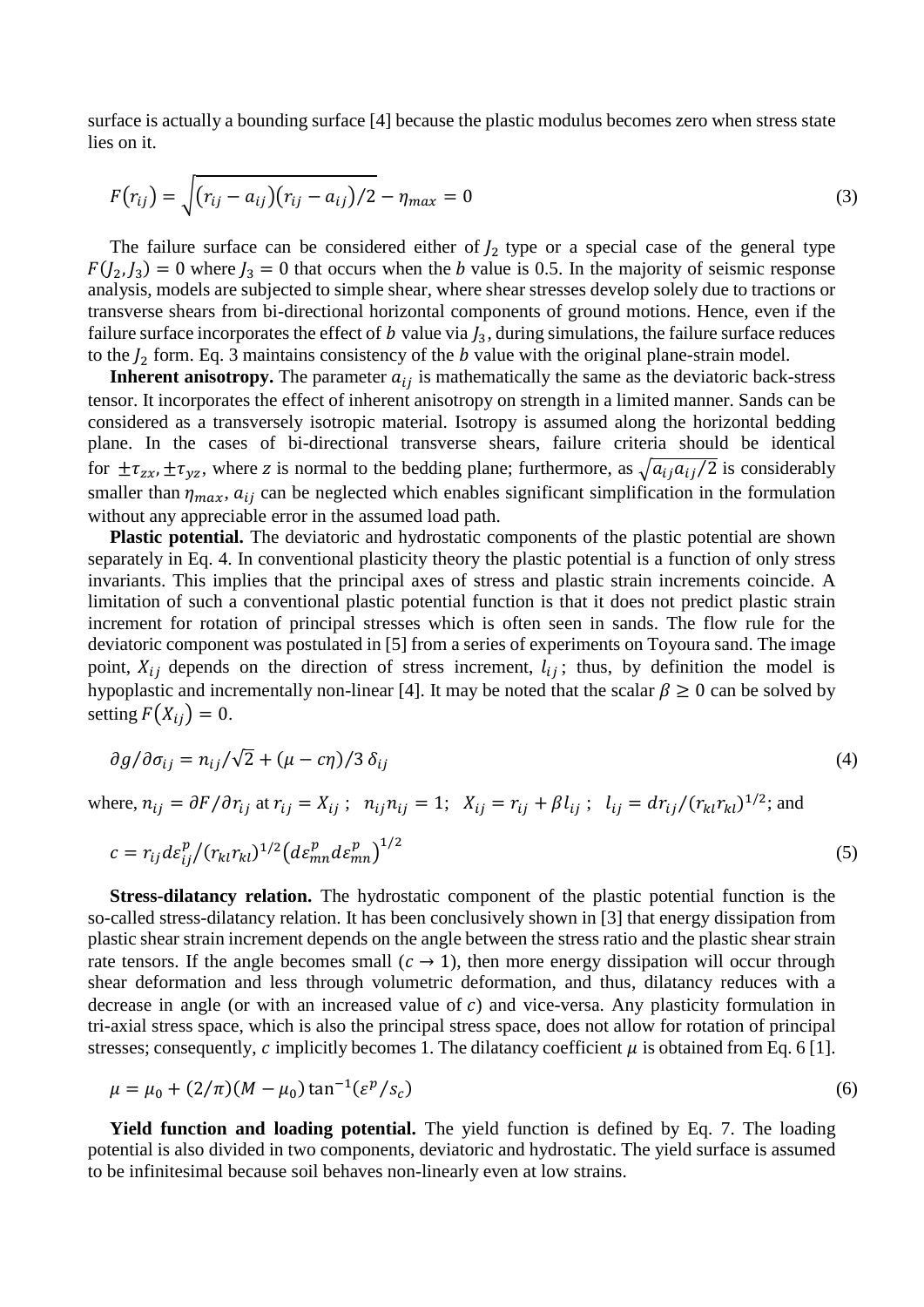$$
f(\sigma_{ij}, \alpha_{ij}) = \sqrt{(s_{ij} - \alpha_{ij}p)(s_{ij} - \alpha_{ij}p)/2} - \eta p = 0
$$
\n(7)

An associated flow rule is assumed for the deviatoric component, while the hydrostatic component is derived from Eq. 7. The expression of the loading potential can be written as in Eq. 8.

$$
\partial f / \partial \sigma_{ij} = n_{ij} / \sqrt{2} - c \eta / 3 \delta_{ij}
$$
\n(8)

**Plastic modulus.** The stress increment in the sense of hypoelasticity can be considered to comprise two independent mechanisms, as shown in Eq. 9, by the terms  $dr_{ij}$  and  $dp$ , respectively [6]. It is assumed that only elastic strain increments will occur from the second mechanism. Hence, the model only considers the shear mechanism as depicted by the first term of  $dr_{ij}$  at a constant pressure.

$$
d\sigma_{ij} = p dr_{ij} + (\sigma_{ij}/p) dp \tag{9}
$$

Consequently, in the derivation of the plastic modulus as shown in Eq. 10, pressure is assumed as constant. The closed-form expression of  $H_n$  is available in [1].

$$
H_p = \partial q / \partial \varepsilon^p = p \partial \eta / \partial \varepsilon^p; \eta = (G_N \varepsilon^p \eta_{max}) / (G_N \varepsilon^p + \eta_{max})
$$
\n(10)

**Plastic strain.** Finally, expression of plastic strain can be derived by substituting Eq. 9,10 in Eq. 2. The closed form expression of  $\lambda$  is given in Eq. 11, which can be derived by noting that as  $d\sigma_{ij}$  =  $pdr_{ij}, \partial f/\partial \sigma_{ij}d\sigma_{ij} = (p/\sqrt{2}) n_{ij}dr_{ij}.$ 

$$
\lambda = (2Gd\varepsilon_{ij}n_{ij} - Kc\eta d\varepsilon_{kk})/[\sqrt{2}\{H_p + G - Kc\eta(\mu - c\eta)\}]
$$
\n(11)

**Hardening rule.** Because the yield surface is vanishingly small, it will trivially satisfy the consistency at any point; in fact, for such case, there is no need to satisfy the consistency condition to derive the plastic modulus [4]. Instead, multiple nested loading surfaces having function of the form of Eq. 7 are used to describe plastic modulus at different stress states. The mixed evolution rule will require solution of two unknowns,  $\alpha_{ij}$  and  $\eta$ , for which two independent equations are needed. One of the two equations is the consistency condition of loading surfaces, and the second equation can be framed from the condition that states that loading surfaces should be tangential. There is no concept of unloading as the yield surface is only a point and the mathematical reason is the hypoplasticity nature of the model; however, reloading condition for  $n<sup>th</sup>$  loading surface is given by Eq. 12.

$$
\partial l^{n} / \partial r_{ij} dr_{ij} < 0 \, ; \quad l^{n} \big( r_{ij}, \alpha_{ij}^{n} \big) = \sqrt{(r_{ij} - \alpha_{ij}^{n})(r_{ij} - \alpha_{ij}^{n})/2} - \eta^{n} = 0 \tag{12}
$$

The plasticity formulation and hardening rules are illustrated in Fig. 1. As illustrated in Fig. 1b, the center of  $(n+1)^{th}$  loading surface can be determined from the properties of  $n^{th}$  loading surface using a recurrence relation, given in Eq. 13.

$$
\alpha_{ij}^{n+1} = \alpha_{ij}^n + \beta^{n+1} p_{ij}^n; \ \ p_{ij}^n = (t_{ij}^n - \alpha_{ij}^n) / \sqrt{(t_{kl}^n - \alpha_{kl}^n)(t_{kl}^n - \alpha_{kl}^n)}
$$
(13)

The scalar  $\beta^{n+1}$  can be solved by substituting Eq. 13 in Eq. 12 i.e.  $l^{n+1}(r_{ij}, \alpha_{ij}^{n+1})$  $l^{n+1}(t_{ij}^n, \alpha_{ij}^{n+1}) = 0$ . The closed-form expression of  $\beta^{n+1}$  is given in Eq. 14.

$$
\beta^{n+1} = \{t_{ij}^n(t_{ij}^n - \alpha_{ij}^n) + r_{ij}(\alpha_{ij}^n - r_{ij}) + \alpha_{ij}^n(r_{ij} - t_{ij}^n)\}/\{2p_{kl}(t_{kl}^n - r_{kl})\}\
$$
(14)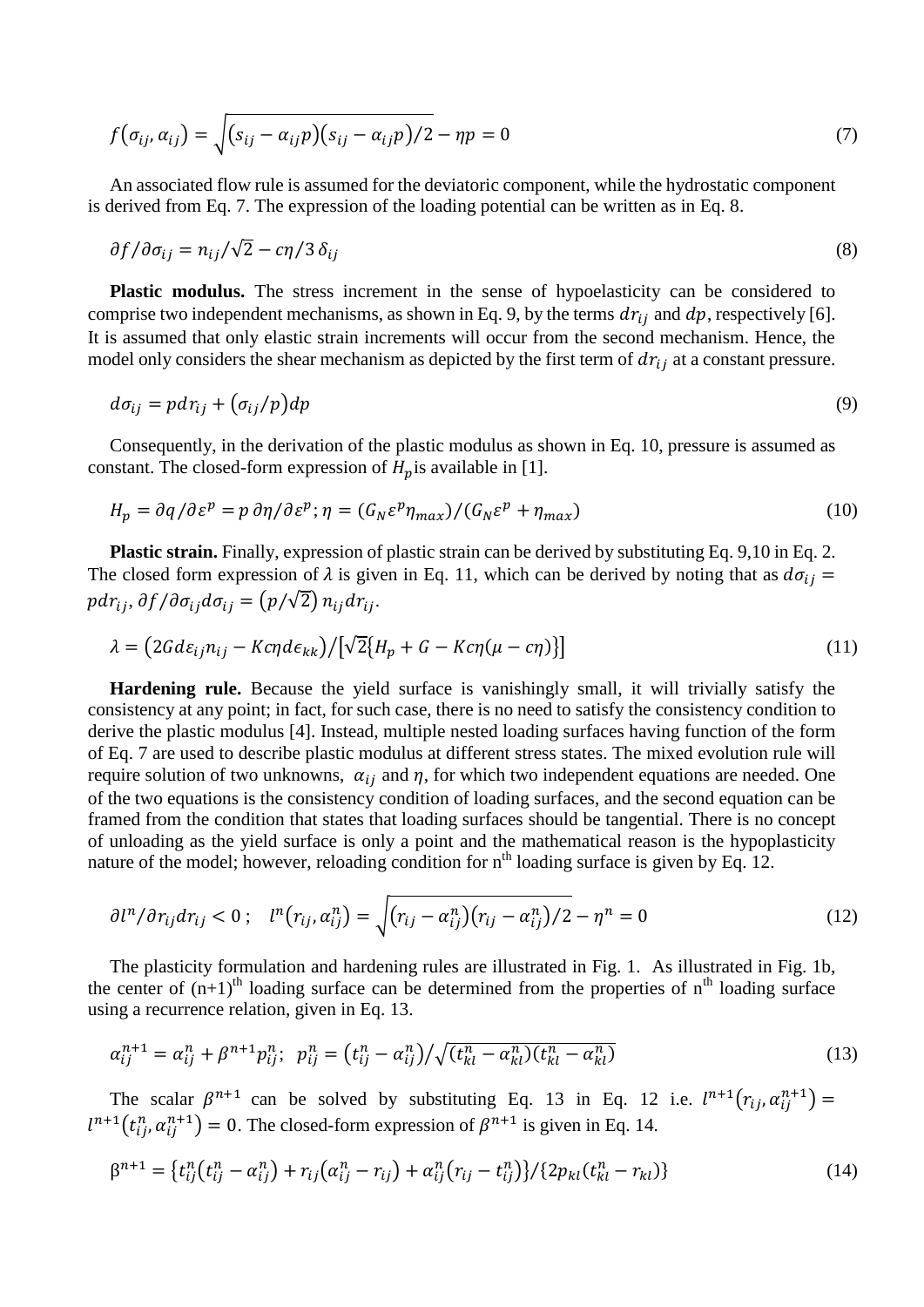

**Figure 1** Geometrical interpretation of the model; (a) location of the conjugate point,  $X_{ij}$ , plastic shear strain increment direction,  $n_{ij}$  and stress increment direction,  $l_{ij}$ ; (b) hardening rule with respect to general loading **surfaces; (c) hardening rule of the virgin or the first loading surface,** *n=***1.**

In case of anisotropic failure surface, following hardening rule is proposed for n=1 loading surface based on Mroz's approach of homogeneous surfaces (see Fig 1c).

$$
r_{ij} - \alpha_{ij}^n = \sqrt{r_{kl} r_{kl} / Y_{kl} Y_{kl}} (Y_{ij} - a_{ij}); \quad F(Y_{ij} = \beta r_{ij}) = 0
$$
 (15)

**Stress integration.** Implicit stress integration has been adopted as per Eq. 16. As the elastic region is absent, the yield surface is a point that trivially satisfies the consistency condition, and the hardening rules are defined in terms of stress ratio, only the parameters of  $l_{ij}$  and c can be updated iteratively in each step ( $c^{t+dt}$  is obtained as the double contraction of unit tensors along  $r_{ii}^t$  and  $de_{ii}^{p,t+dt}$ ).

$$
\sigma_{ij}^{t+dt} = \sigma_{ij}^t + \chi \left( \sigma_{ij}^t, H_p^t, \mu^t, \eta^t, l_{ij}^{t+dt}, c^{t+dt} \right) d\epsilon_{ij}^e \tag{16}
$$

**State parameter.** The constitutive parameters of  $\eta_{max}$  and  $G_N$  can be calibrated as linear functions of the state index defined in [2], which is a measure of relative state of a specimen with respect to the critical state line (either the steady state or quasi steady state) in void ratio versus pressure space; thereby, unifying the properties for different relative densities in a single expression.

#### **Model parameters**

The model parameters are adopted from [1]. Because the present model is only a mathematical extension of the two-dimensional model, it is sufficient to only verify the implementation of the three-dimensional form. If tensors are reduced to that of a plane-stress form, then the explicit formulas given in [1] can be retrieved. For the purpose of verification, the same models parameters as that of the plane-strain model for Toyoura sand [1] are used.

### **Verification**

**Undrained simulations.** Undrained strain controlled cyclic simulations are carried out for Toyoura sand with void ratios of 0.75 and 0.8 (relative densities of ~60% and ~50% respectively). The simulations are conducted for the torsional stress path ( $b = 0.5$ ) consisting of identical bi-directional shear strain cycles of  $\epsilon_{zx}$  and  $\epsilon_{yz}$  under uniform stress cycles of constant amplitude of  $\eta$  = 0.2. The results are shown in Fig. 2 for the respective void ratios with an initial effective pressure  $p = 100kPa$ . It can be seen that the gradual loss of the effective pressure leading to cyclic mobility can be satisfactorily captured by the model. It is notionally considered that the process of liquefaction starts when the effective pressure is reduced to half. In case of the sand with void ratio of 0.75, the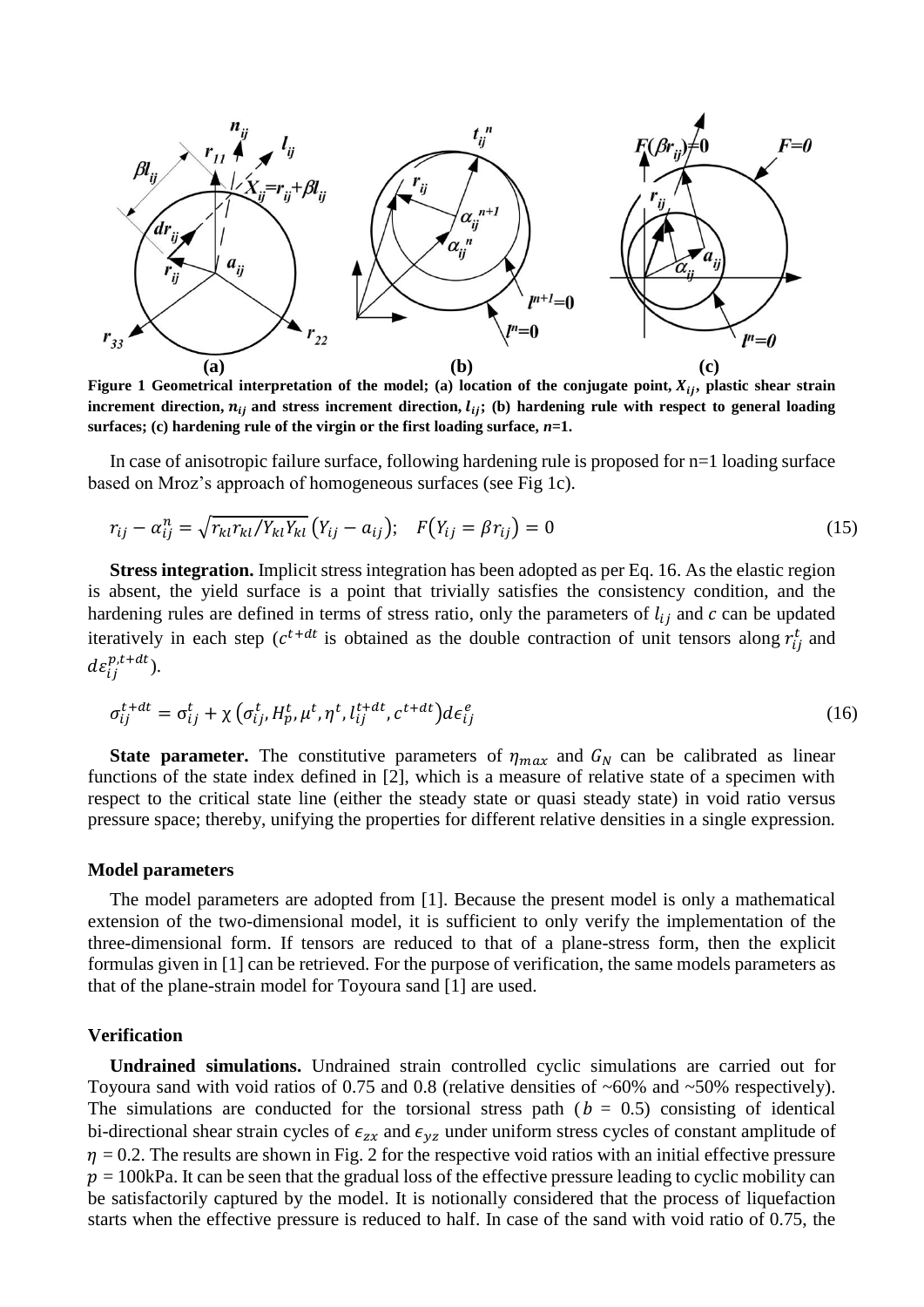number of cycles to liquefaction is nearly 4, while that of the sand with void ratio of 0.8 is almost 1.5. This difference is due to the different values of the state index values for the respective sands.

**Drained simulations.** Drained (p constant) simulations are carried out for void ratio of 0.75 under independent bi-directional random stress cycles in torsional stress path comprising  $\tau_{zx}$  and  $\tau_{yz}$  The orthogonal stress history is synthesized from the ground acceleration recorded at Urayasu (CHB008 of K-NET array [7]) during the  $M_w9$  11 March 2011 Tohoku earthquake. This is a long duration earthquakes (of duration approximately 300 sec) consisting of many irregular stress cycles, most suitable for rigorously verifying the implementation of the hardening rule. The peak ground acceleration corresponds to the pre-determined stress ratio  $(\eta_{peak})$  which defines the radius of the largest loading surface.



**Figure 2 Strain controlled simulation of Toyoura sand for void ratios of 0.75 and 0.8 under identical bi-directional**  shear strain cycles of  $\epsilon_{zx}$  and  $\epsilon_{yz}$  conforming to the torsional stress path ( $b=0.5$ ) with  $\eta=0.2$  and  $p=100$ kPa using **the model parameters available in [1]; the shear strain is defined the same way as the generalized plastic shear strain, but with the total strain tensor**

The effective pressure is kept constant at 100kPa and  $\eta_{peak}$  is varied as 0.2, 0.4 and 0.6 to illustrate three different levels of inelastic actions, low, moderate and high, respectively. The orthogonal converted stress histories are shown for  $\eta_{peak} = 0.6$  in Fig 3a;  $\tau_{zx}$  is the principal direction because both positive and negative peaks are greater than those of  $\tau_{yz}$ . Fig 3b shows that the polarization of the vertically upward propagating shear wave is complex; the corresponding hysteresis loops are shown in Fig 3c. The hysteresis loops are stable and closed, producing positive area indicating energy dissipation. It can be observed that energy dissipation under  $\tau_{zx} - \epsilon_{zx}$  hysteresis curve is greater than that of the  $\tau_{yz} - \epsilon_{yz}$  (60%: 40%), as the former is the principal direction; this is also reflected in the respective maximum strain limits. The time series plots of the strains for  $\eta_{peak} = 0.6$  are shown in Fig 3d for the time interval 100-160 sec when the response is most significant. The peak values are highlighted with open circles. Fig 3d also shows the build-up of volumetric strain due to dilatancy. It can be noted that the higher the stress level, the greater is the dilatancy;  $q_{max} = 60$ , 40 and 30kPa correspond respectively to  $\eta_{peak}$ =0.2, 0.4 and 0.6 at the constant  $p =100$ kPa. Most of the volumetric strain is accumulated by 150 sec, which is also indicative of the significant duration of the ground motion. The significant duration of the principal direction based on 90% of cumulative Arias intensity is also around 150 sec. Hence, the hardening rule is capturing the cumulative effect satisfactorily.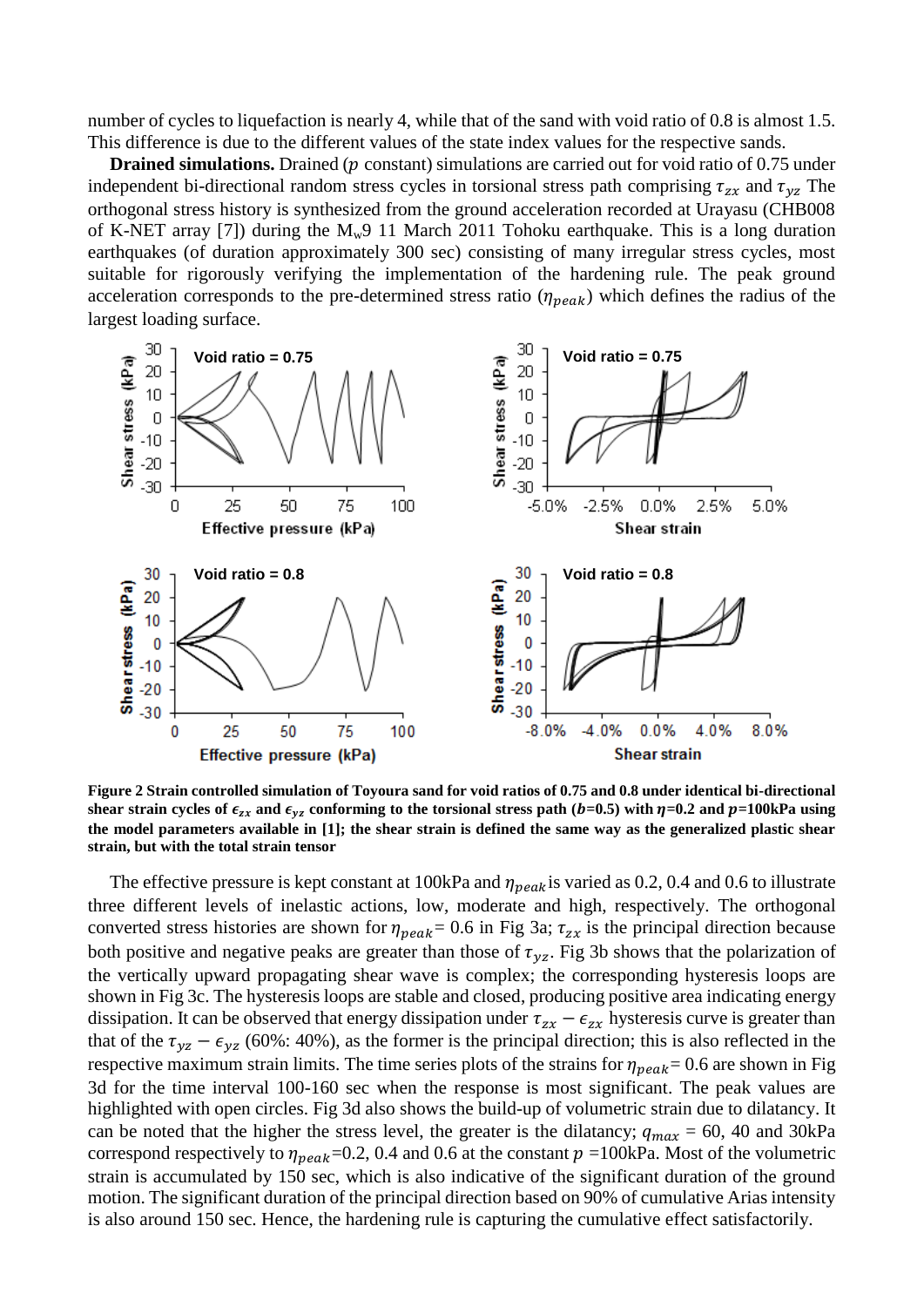#### **Summary and conclusion**

The present work extends an existing plane-strain constitutive model to three dimensions within the classical plasticity framework. While the plane-strain model provides a physical interpretation of the constitutive behaviour, the present approach provides an elegant mathematical interpretation for generalized stress conditions. An anisotropic failure surface with an additional mixed hardening rule is proposed to combine the effects of inherent anisotropy and the *b* value. Strain-controlled simulations for the bi-directional simple shear are satisfactorily capturing the phenomenon of cyclic mobility. The implementation of the hardening rule is also verified under bi-directional, complex stress histories for which the model is intended for use.



Figure 3 Stress controlled simulation of Toyoura sand with void ratio of 0.75 and p=100kPa using the model **parameters of [1]** (stresses are in kPa); (a) time series plots of orthogonal stress inputs for  $\eta_{peak} = 0.6$  synthesized **from ground acceleration recorded at Urayasu (CHB008 of K-NET array [7]) during the Mw9 11 March 2011**  Tohoku earthquake; (b) corresponding plot of  $\tau_{yz}$  versus  $\tau_{zx}$  indicating a random polarisation; (c) corresponding **hysteresis plots along the respective directions as indicated; (d) time series plots of shear strain and volumetric strain due to dilatancy**

## **References**

[1] M. Cubrinovski, K. Ishihara, State concept and modified elastoplasticity for sand modeling, Soils and Foundations 38(4) (1998) 213-225

[2] M. Cubrinovski, K. Ishihara, Modelling of sand behaviour based on state concept, Soils and Foundations 38(3) (1998) 115-127